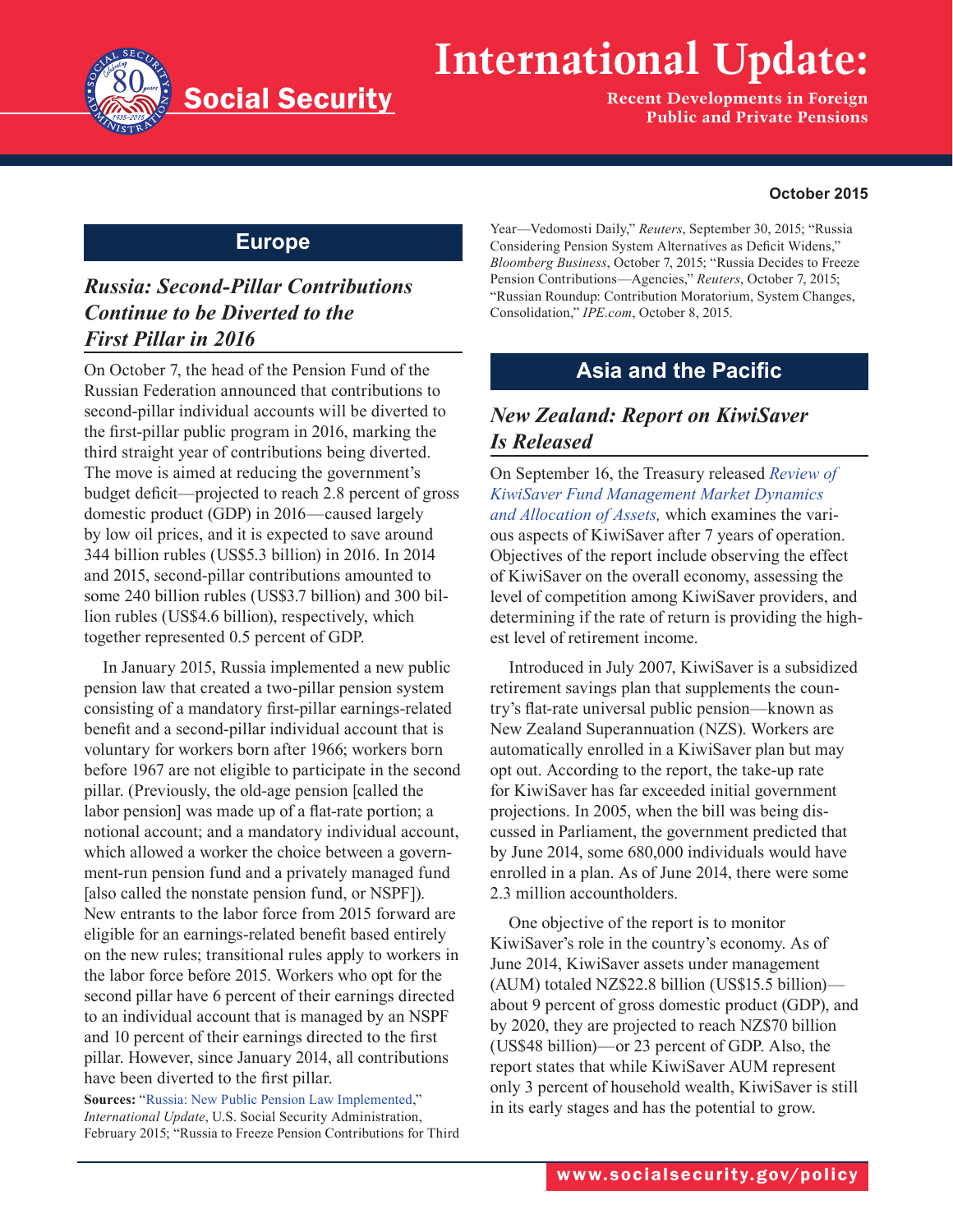Another objective of the report is to assess the level of competition among the providers. Of the 20 providers that offered KiwiSaver accounts in June 2014, six of them managed 93 percent of the total AUM. Five of the six providers had default funds. (Workers who do not choose a provider are automatically assigned to a default fund, chosen by the government through a tender process.) As of July 2014, four additional providers were named as default providers; when combined, these nine providers managed 90 percent of AUM. According to the report, while the market seems to be working "in an economically efficient and competitive manner," the government should monitor the five largest banks that offered KiwiSaver accounts and controlled 65 percent of AUM in 2014 (compared with 59 percent in 2007) to make sure that they do not gain significantly more market share. The banks have the advantage of an established network, less stringent rules for providing financial advice, and the ability to easily combine KiwiSaver with the marketing of other financial products.

The level of competition is also reflected in the level of fees that providers charge accountholders. Fees as a percentage of AUM have declined from 2.2 percent in 2009 to 1.95 percent in 2014. The report finds that this decrease shows that economies of scale are being utilized and some competition exists among the providers. However, these fees are high according to international standards. The fee structure is complex and not easily comparable.

The report asserts that with lower levels of competition, providers do not have to lower their fees. A higher level of knowledge among consumers stimulates competition. On the whole, consumers need to increase their level of financial literacy. An October 2014 survey conducted by the government's Financial Markets Authority found the following:

- 42 percent of survey participants believe that KiwiSaver is guaranteed by the government. (The government provides tax credits.)
- 66 percent of survey participants think that a KiwiSaver Growth fund was a medium-to-lower risk option. (It is a medium-to-high risk option.)

The report indicates that the government's online KiwiSaver FundFinder calculator has helped to raise the level of awareness of fees and rates of return. This tool easily compares these and other metrics.

According to the report, net rates of return for KiwiSaver are mixed compared with some government financial institutions. KiwiSaver investments have a higher percentage in income than growth instruments, compared with the New Zealand Superannuation Fund (NZSF, a reserve fund to help finance the future cost of NZS—the public pension funded by general revenues—as the population ages) and other government financial institutions that have a higher percentage invested in growth instruments. Over time, the NZSF has outperformed KiwiSaver. **Source:** *[Review of the KiwiSaver Fund Manager Market](http://www.treasury.govt.nz/publications/research-policy/tp/kiwisaver)  [Dynamics and Allocation of Assets](http://www.treasury.govt.nz/publications/research-policy/tp/kiwisaver)*, Treasury, New Zealand Government, September 2015.

#### *Thailand: New Voluntary Retirement Savings Program Is Introduced*

On August 20, the government launched the National Savings Fund (NSF) for the roughly 25 million informal workers not covered by a formal pension program. The voluntary NSF is designed to encourage retirement savings through government matching of member contributions based on savings and age. Government officials expect that NSF savings will help support a worker's economic security in old age while contributing to the country's economic growth. Government surveys estimate that 42 percent of adults older than age 60 have insufficient retirement income to maintain their preretirement living standards, while 31 percent have no savings.

Workers aged 15 to 60 who are not participating in a formal pension program (such as farmers, day laborers, and self-employed professionals) are eligible to participate in the NSF by making a monthly contribution of at least 50 baht (US\$1.37) up to a maximum annual contribution of 13,200 baht (US\$362.34). The annual government match equals 50 percent of member contributions not to exceed 600 baht (US\$16.47) for workers aged 15–30; up to 80 percent of member contributions not to exceed 960 baht (US\$26.35) for workers aged 31–50; and up to 100 percent of member contributions not to exceed 1,200 baht (US\$32.94) for workers older than age 50. NSF members are not required to maintain the same contribution amount each month; however, members who stop contributing altogether lose the government match. Also, professional fund managers will invest the funds and the government will provide a guaranteed rate of return.

A pension is paid beginning at age 60 (the normal retirement age) based on the value of the member's account balance. A monthly subsistence allowance of 600 baht may be provided to members with low